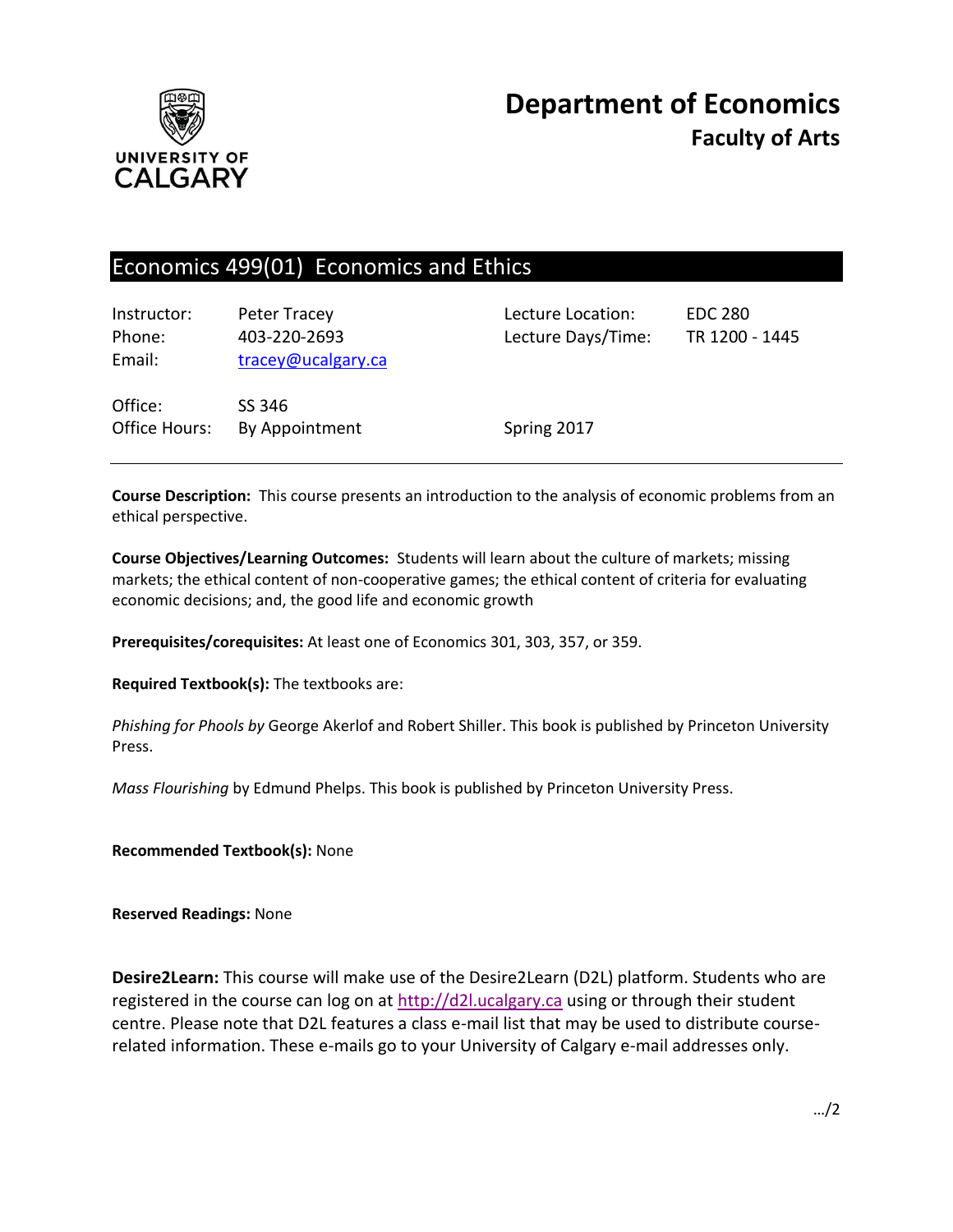## **Grade Determination and Final Examination Details:**

Your course grade will be computed using two methods:

| Method 1 - | Midterm Test | 30% | Thursday, June 8                   |
|------------|--------------|-----|------------------------------------|
|            | Assignment   | 20% | Thursday, June 15                  |
|            | Final Exam   | 50% | Date set by the Registrar's Office |
| Method 2 - | Assignment   | 20% | Thursday, June 15                  |
|            | Final Exam   | 80% | Date set by Registrar's Office     |

You will receive the higher of the grades computed using these two methods. In order to qualify for Method 2 of the Grading System students must write the Midterm exam. Students should be aware that no "make-up" midterms will be given. Any student, who finds it necessary to miss the midterm exam must notify the instructor in advance and produce a valid medical certificate, or other required documentation in order to have the weighting transferred to the final examination

Department of Economics Criteria for Letter Grades. Economics professors use the following criteria when assigning letter grades:

| Grade     | Grade<br>Point<br>Value | Description                                                                                            | Grade | Grade<br>Point<br>Value | Description                                                                                                                                                 |
|-----------|-------------------------|--------------------------------------------------------------------------------------------------------|-------|-------------------------|-------------------------------------------------------------------------------------------------------------------------------------------------------------|
| $A+$      | 4.00                    | Outstanding                                                                                            | $C+$  | 2.30                    |                                                                                                                                                             |
| A         | 4.00                    | Excellent-superior<br>performance, showing-<br>comprehensive<br>understanding of subject<br>matter     | C     | 2.00                    | Satisfactory - basic understanding<br>of the subject matter                                                                                                 |
| $A -$     | 3.70                    |                                                                                                        | $C -$ | 1.70                    | Receipt of a grade point average<br>of 1.70 may not be sufficient for<br>promotion or graduation. (See<br>individual undergraduate faculty<br>regulations.) |
| $B+$      | 3.30                    |                                                                                                        | D+    | 1.00                    |                                                                                                                                                             |
| B         | 3.00                    | Good - clearly above average<br>performance with knowledge<br>of subject matter generally<br>complete. | D     | 1.00                    | Minimal pass - marginal<br>performance; generally<br>insufficient preparation for<br>subsequent courses in the same<br>subject.                             |
| <b>B-</b> | 2.70                    |                                                                                                        | F     | $\mathbf 0$             | Fail - unsatisfactory performance<br>or failure to meet course<br>requirements                                                                              |
|           |                         |                                                                                                        |       | $\mathbf 0$             | Incomplete - unsatisfactory<br>(effective January 2007)                                                                                                     |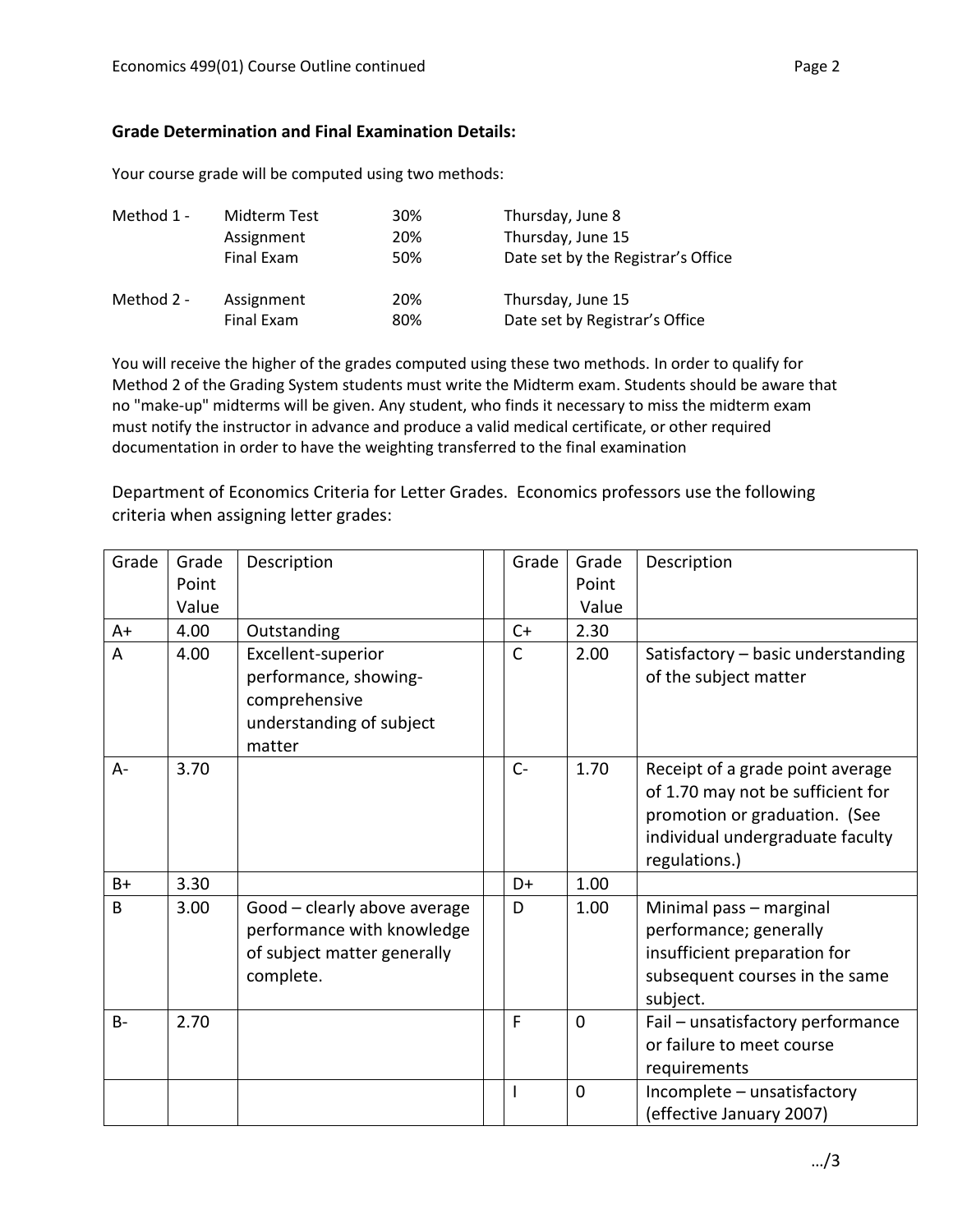| $A+$ | $97 - 100$ | В  | $79 - 83$ | $C-$ | $60 - 65$ |
|------|------------|----|-----------|------|-----------|
| А    | $92 - 96$  | B- | 76 - 78   | D+   | $55 - 59$ |
| A-   | $89 - 91$  | C+ | $73 - 75$ |      | $50 - 54$ |
| $B+$ | 84 - 88    |    | $66 - 72$ |      | $0 - 49$  |

### **Grading Scale**

A passing grade on any particular component of the course is not required for a student to pass the course as a whole.

There will be a Registrar scheduled final examination, held in a classroom. It will last for 2 hours. Non-programmable calculators **WILL** be allowed during the writing of the test and the final examination.

The test and the final exam Will Not contain multiple choice questions. **They will contain questions requiring essay style answers, which must exhibit the qualities of good grammatical construction.**

#### **Reappraisal of Grades**

**For reappraisal of graded term work, see Calendar I.2 <http://www.ucalgary.ca/pubs/calendar/current/i-2.html>**

**For reappraisal of final grade, see Calendar I.3 <http://www.ucalgary.ca/pubs/calendar/current/i-3.html>**

A student who feels that a piece of graded term work (e.g., term paper, essay, test) has been unfairly graded, may have the work re-graded as follows. The student shall discuss the work with the instructor within 7 days of being notified about the mark or of the item's return to the class; no reappraisal of term work is permitted after the 7 days. If not satisfied, the student shall immediately take the matter to the Head of the department offering the course, who will arrange for a reassessment of the work within the next 7 days. The reappraisal of term work may cause the grade to be raised, lowered, or to remain the same. If the student is not satisfied with the decision and wishes to appeal, the student shall address a letter of appeal to the Dean of the faculty offering the course within 7 days of the unfavourable decision. In the letter, the student must clearly and fully state the decision being appealed, the grounds for appeal, and the remedies being sought, along with any special circumstances that warrant an appeal of the reappraisal. The student should include as much written documentation as possible.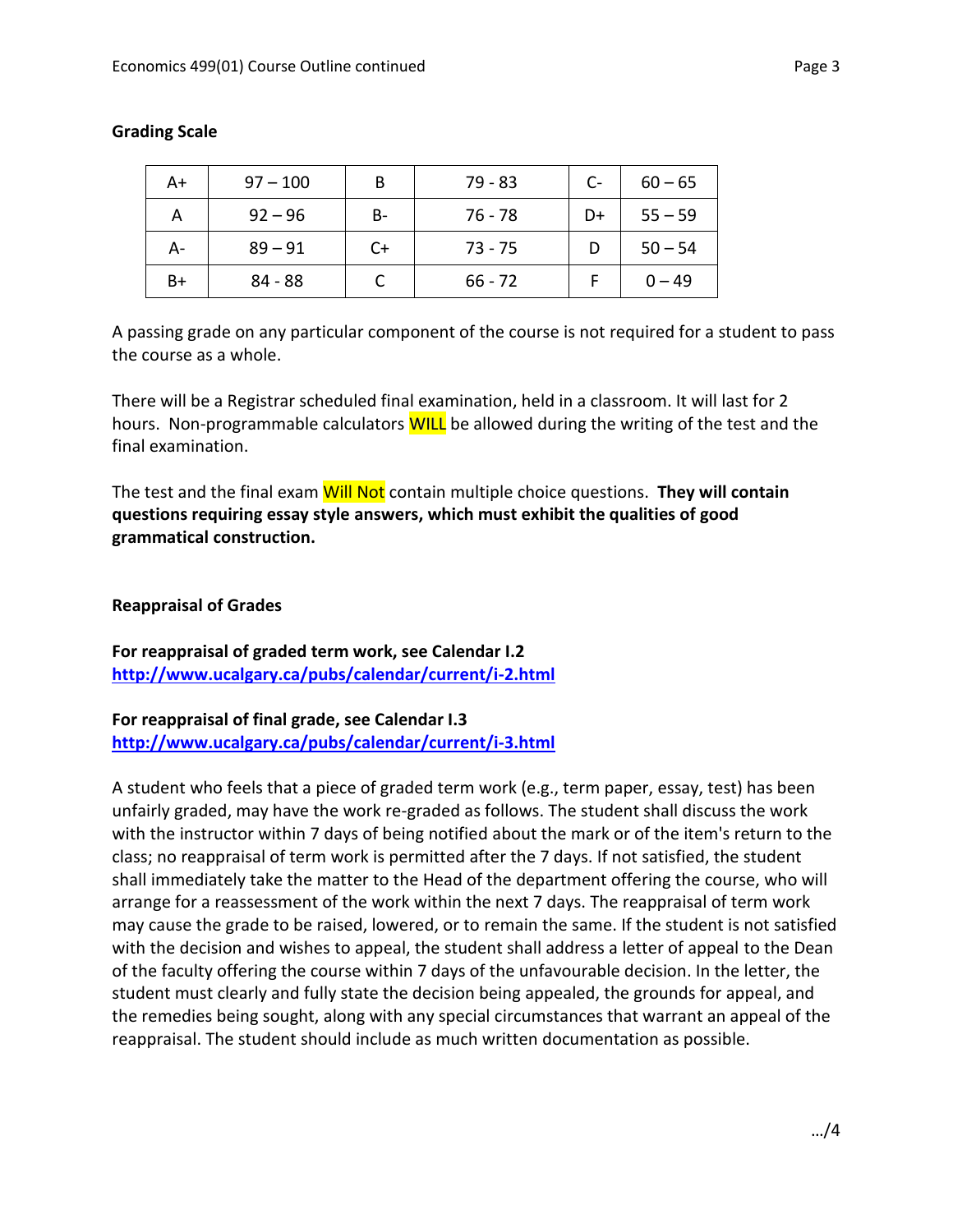## **Plagiarism and Other Academic Misconduct**

Intellectual honesty is the cornerstone of the development and acquisition of knowledge and requires that the contribution of others be acknowledged. Consequently, plagiarism or cheating on any assignment is regarded as an extremely serious academic offense. Plagiarism involves submitting or presenting work in a course as if it were the student's own work done expressly for that particular course when, in fact, it is not. Students should examine sections of the University Calendar that present a Statement of Intellectual Honesty and definitions and penalties associated with Plagiarism/Cheating/Other Academic Misconduct, <http://www.ucalgary.ca/pubs/calendar/current/k-2.html>

# **Academic Accommodation**

Students seeking an accommodation based on disability or medical concerns should contact Student Accessibility Services; SAS will process the request and issue letters of accommodation to instructors. For additional information on support services and accommodations for students with disabilities. Visit [www.ucalgary.ca/access/.](http://www.ucalgary.ca/access/)

Students who require an accommodation in relation to their coursework based on a protected ground other than disability should communicate this need in writing to their Instructor. The full policy on Student Accommodations is available at <http://www.ucalgary.ca/policies/files/policies/student-accommodation-policy.pdf>

# **Absence from a Quiz/Test/Exam**

THERE WILL BE NO MAKEUP OR DEFERRED QUIZZES/TESTS/EXAMS under any circumstances, nor may the quizzes/tests/exams be written early. Students unable to write the quizzes/tests/exams because of documented illness, family emergency, religious observance, or university-sanctioned event will have the weight shifted to the final examination; otherwise a grade of zero will be assigned. If a student cannot write their final exam on the date assigned by the Registrar's Office, they need to apply for a deferred exam Under no circumstance will this be accommodated by the department.

## **Notes:**

- 1. Students should be aware of the academic regulations outlined in The University of Calgary Calendar.
- 2. Examinations will not be given prior to the scheduled date.
- 3 **Students will not be given extra time to complete the midterm exams and the final exam.**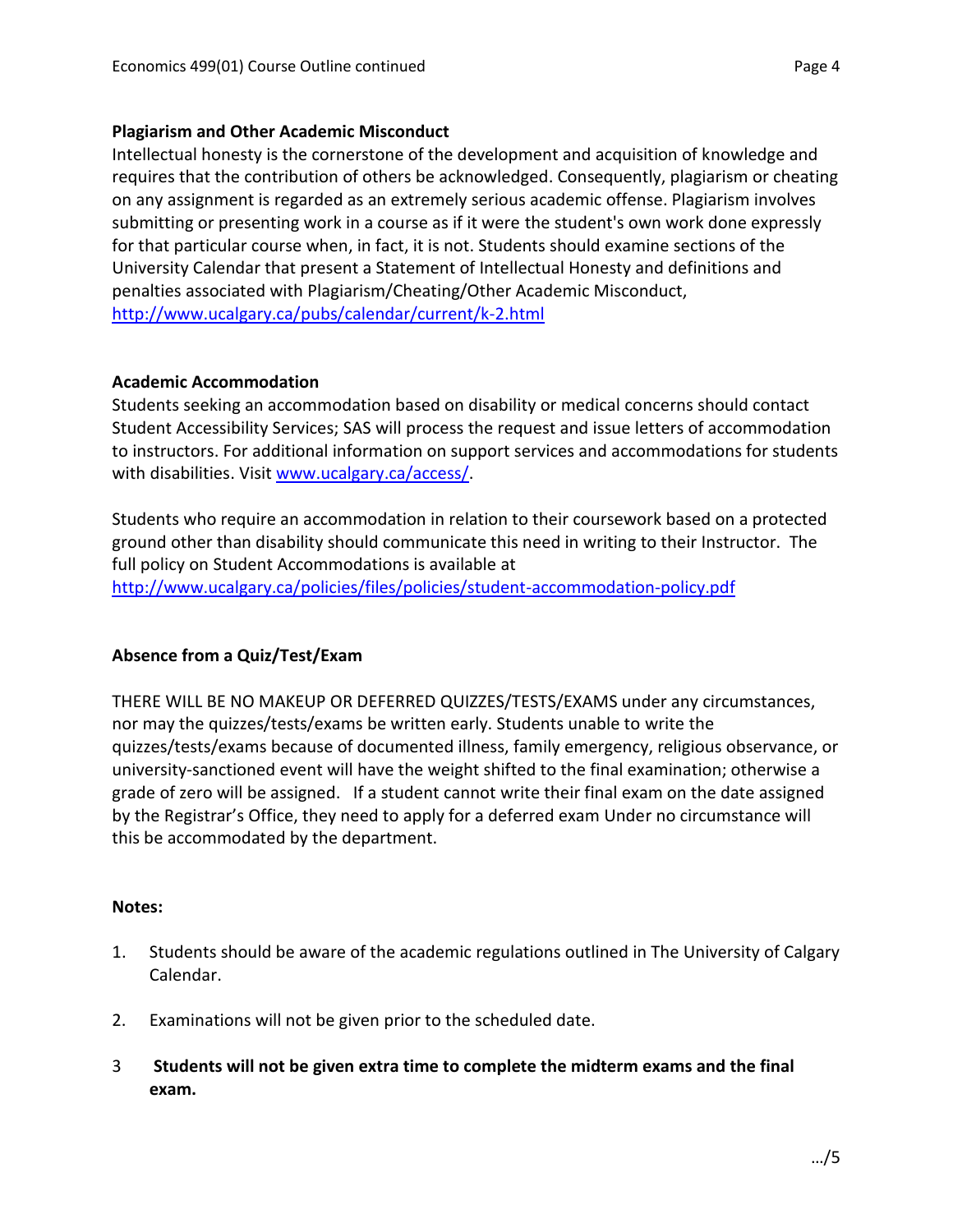- 4. **The classroom is a No-cell-phone-zone. The use of cell phones for any purpose in class is prohibited. Computers may only be used for note-taking purposes.**
- 5. Students will be responsible for all material covered in class and in the textbook, unless the instructor states otherwise.
- 6. The Test and the Final Exam must be written in ink.
- 7. Please note that the following types of emails will receive no response: emails not addressed to anyone in particular; emails where the recipient's name is not spelled correctly; anonymous emails; emails which do not specify the course and section in which you are registered; and, emails involving questions that are specifically addressed on the course outline.

# **Important Dates**

Please check:<http://www.ucalgary.ca/pubs/calendar/current/academic-schedule.html>

Students' Union Vice-President Academic: Phone: 403-220-3911 E-mail [suvpaca@ucalgary.ca](mailto:subpaca@ucalgary.ca)

Students' Union Faculty Representative (Arts) Phone: 403-220-3913Office: MSC 251

E-mail [arts1@su.ucalgary.ca](mailto:arts1@su.ucalgary.ca) [arts2@su.ucalgary.ca,](mailto:arts2@su.ucalgary.ca) [arts3@su.ucalgary.ca,](mailto:arts3@su.ucalgary.ca) [arts4@su.ucalgary.ca](mailto:arts4@su.ucalgary.ca)

Society of Undergraduates in Economics (S.U.E.): [www.ucalgary.ca/sue](http://www.fp.ucalgary.ca/econ)

Society of Undergraduates in Economics is a student run organization whose main purpose is to assist undergraduate economics students succeed both academically and socially at the University of Calgary. Services include access to the exam bank, career partnerships with the Career Centre through hosting industry nights and information sessions, recognizing achievements in teaching, and organizing social events for members. They invite you to join by contacting [sue@ucalgary.ca.](mailto:sue@ucalgary.ca)

*Faculty of Arts Program Advising and Student Information Resources*

 Have a question, but not sure where to start? The Arts Students' Centre is your information resource for everything in Arts! Drop in at SS102, call them at 403-220-3580 or email them at [artsads@ucalgary.ca.](mailto:artsads@ucalgary.ca) You can also visit the Faculty of Arts website at <http://arts.ucalgary.ca/undergraduate> which has detailed information on common academic concerns, including program planning and advice.